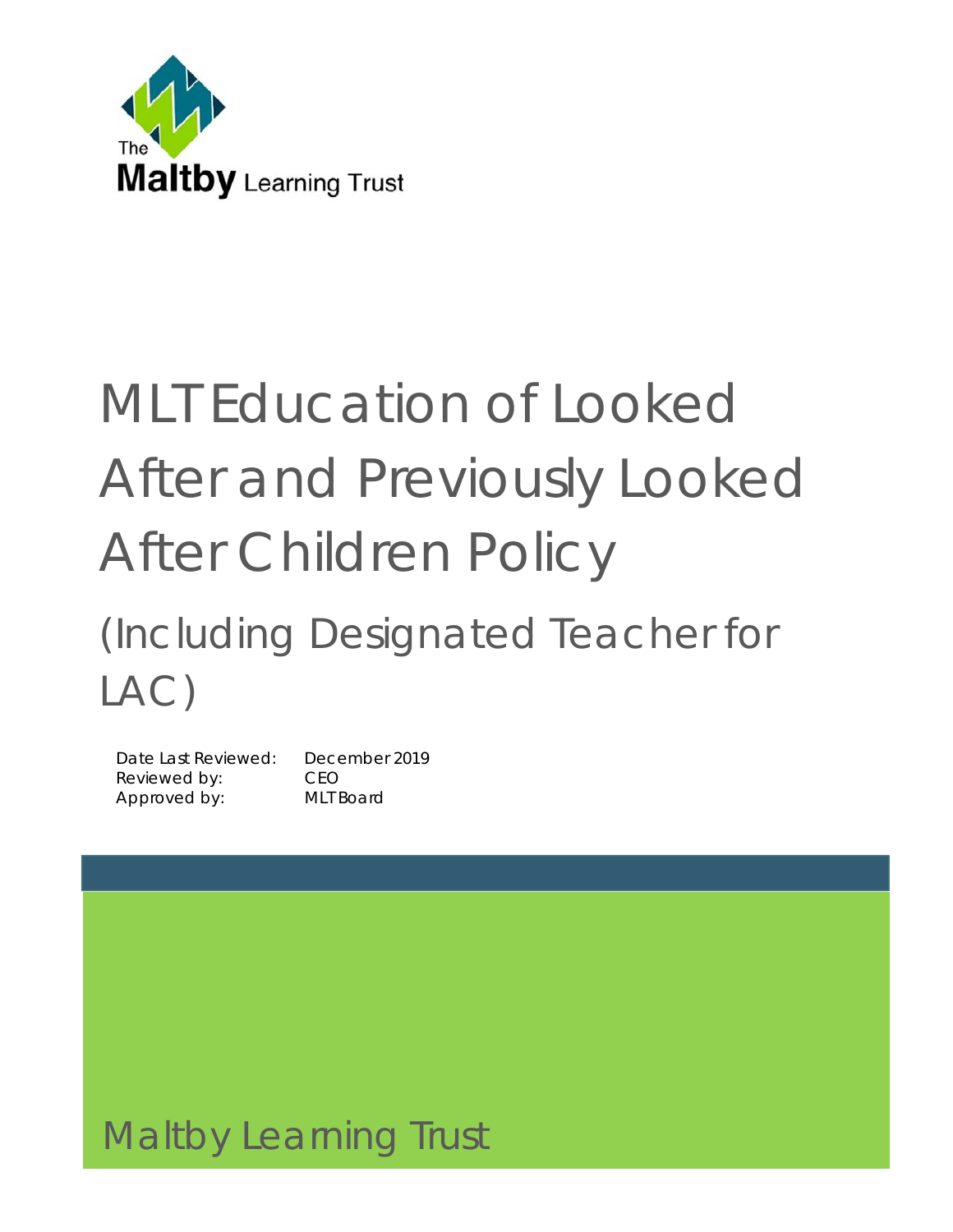#### **1. OBJECTIVES**

- 1.1 Maltby Learning Trust is committed to providing quality education for all our children and young people based on equality of opportunity, equitable practice and access as well as outcomes. We recognise that, nationally, the educational achievement of Looked After and previously Looked After Children, as a group, remains unacceptably low and that gaps in their learning and/or emotional impact of their experiences may have formed barriers to progress. MLT intends that Looked After Children, and previously Looked After Children who attend an Academy in the Maltby Learning Trust make excellent educational progress.
- 1.2 The Children Act 2004 provides the legislative framework for developing effective and accessible services focused on the needs of children, young people and their families. Section 52 of this Act places a duty on Local Authorities to promote the educational achievement of Looked After Children. Amendments made by the 2017 Children and Social Work Act extended this duty to previously looked after children, who are no longer looked after due to a Child Arrangement Order, a Special Guardianship Order or an Adoption Order. MLT intend, through this policy, to promote the inclusion, well-being and achievement of Looked After and Previously Looked After Children in Maltby Learning Trust.
- 1.3 The Trust is committed to implementing the measures defined in statutory guidance from the DFE (and former DCSF) in respect of 'Promoting the Education of Looked After Children (February 2018),' 'Improving the Attainment of Looked After Children in Secondary Schools (2009),' and 'The Designated Teacher for Looked After and Previously Looked After Children (February 2018).' The key principles are:
	- 1. Appointment of a Designated Teacher for every Academy (Section 20 of the Children and Young Persons Act 2008 and 2017)
	- 2. Implementing effective schools support for Looked After and previously Looked After Children which is the responsibility of all school staff by
		- a. Doing the things schools do for all young people but more so by ensuring induction processes reflect the prioritisation for a differentiated learning approach for looked after and previously looked after children, that strengths and weaknesses are identified and progress is rigorously tracked, and personalised interventions are implemented accordingly.
		- b. Balancing high levels of support with real challenges by setting high expectations and learning targets which are regularly reviewed, but are supported by a collaborative learning approach with other students.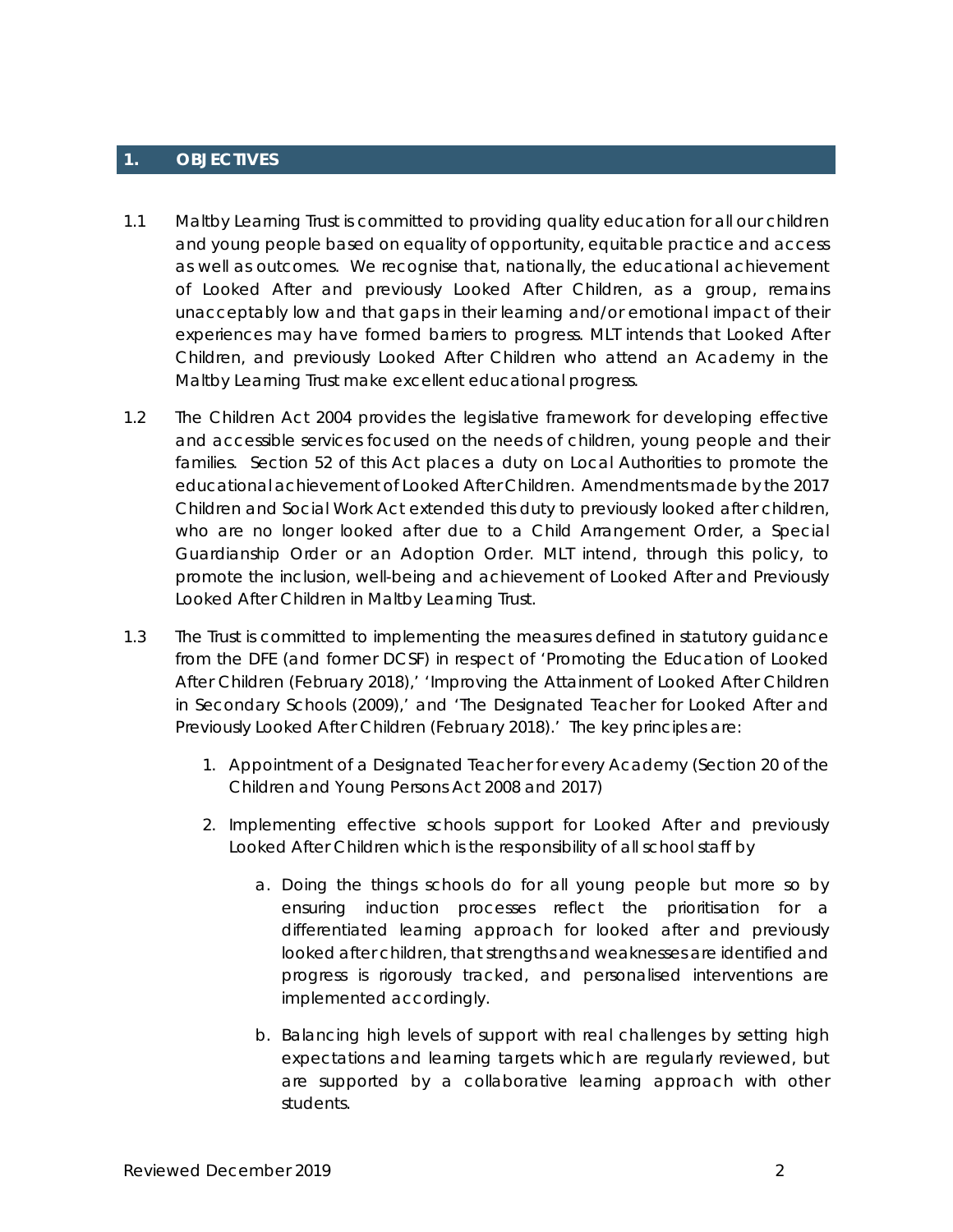- c. Linking each young person with a keyworker they relate well with and providing opportunities for mentoring work as well as access to peer role models, as well as training for the keyworker
- d. Making it a priority to know the young people well and build strong relationships by ensuring the Designated Teacher liaises with the keyworker to make teachers aware of the specific needs of individual young people and to provide early interventions as further needs arise, as well as emphasising the confidential nature of the young person's circumstances
- e. Develop strong partnership working with carers, local authorities and other specialist agencies by regular communication and a collaborative approach.
- f. Making things happen and seeing things through by gaining the trust of young people and facilitating keyworkers to act as an advocate and/or mediator during difficult periods
- g. Ensuring consistency as well as discrete flexibility by raising awareness of the impact of loss and separation from birth families; how this affects social, emotional and mental health, and how this can manifest in extreme and risk taking behaviours, all of which may require alternative provision to be secured as an alternative to exclusion
- h. Actively extending the horizons of each young person by encouraging participation in extra-curricular activities and clubs, and participation in school trips.
- i. Planning for future transition by providing personalised transition from primary to secondary and from secondary to FE, including transfer of records, and to encourage aspirations through links to youth advisors and other positive role models

#### **2. ROLE OF THE PRINCIPAL**

- 2.1 To appoint a Designated Teacher for looked after and previously looked after children who is a qualified teacher and who is either the Principal, the SENDCo, or a Senior Leader who has sufficient authority to influence the provision for Looked after Children
- 2.2 To ensure the Designated Teacher is enabled to carry out their responsibilities and receives the appropriate and adequate training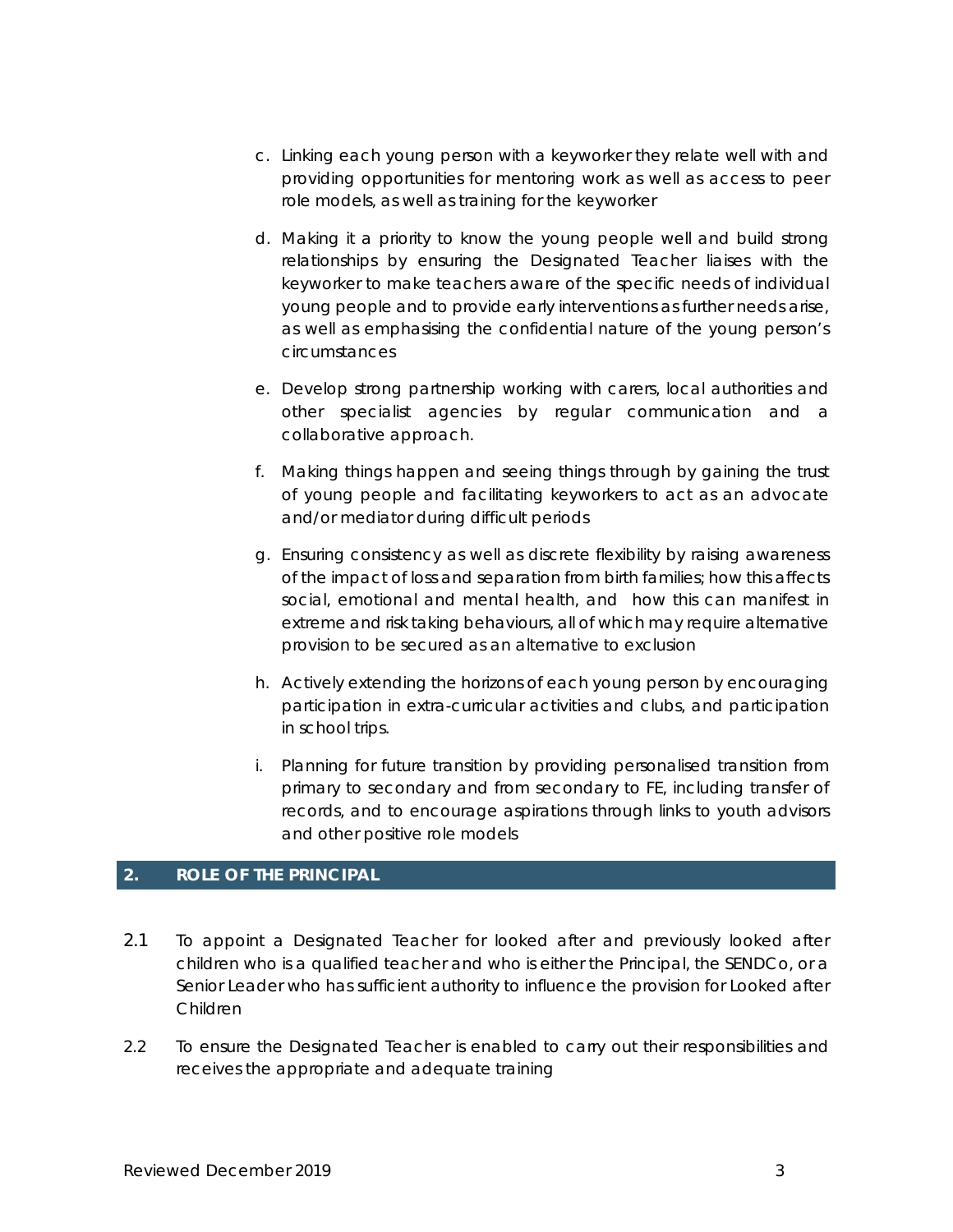#### **3. ROLE OF THE DESIGNATED TEACHER**

- 3.1 Ensure that previously looked after children are eligible for support by asking the child's parents/carers for evidence of their previously looked after status.
- 3.2 Promote a culture of high expectations and aspirations for the education and learning of looked after and previously looked after children
- 3.3 Ensure the young people have a voice in setting their learning targets
- 3.4 Advise staff about differentiated learning strategies and reviewing progress
- 3.5 Ensure effective use of the pupil premium, including keeping abreast of the Academy calendar to identify trips and residential visits which would be of benefit to the learning experience of Looked After and previously Looked After Children
- 3.6 Prioritise one-to-one tuition for young people to support their learning, ensuring carers understand the importance of learning at home.
- 3.7 Ensure that all staff understand the key principles outlined at 1.3.2, including the need for sensitivity and confidentiality in terms of information relating to Looked After and previously Looked After Children
- 3.8 Liaise closely with the Designated Safeguarding Lead where there are any additional safeguarding challenges, and with the SENDCo to consider whether the child has any special education needs, and if these have been identified and met. This may include any mental health needs. The Designated Teacher should understand the emotional, psychological and social effects of loss and promote an 'attachment aware and trauma informed' approach across the Academy on behalf of Looked After and previously Looked After Children.
- 3.9 Call early review meetings when a child is experiencing difficulties to avoid the need for exclusions
- 3.10 Promote good home-school links with carers, parents or guardians
- 3.11 Take a lead for the development and implementation of the young person personal education plan (PEP)
	- 3.11.1 Ensure receipt of the PEP on admission of Looked after or previously Looked After child to school
	- 3.11.2 Contribute to the PEP for children newly in care
	- 3.11.3 Ensure transfer of PEP when a young person moves to another educational provision
	- 3.11.4 Ensure information is collected from key members of staff to inform the PEP review process
	- 3.11.5 Ensure the PEP is effectively used as an active tool to support educational progress by identifying strengths and weaknesses, setting short and long term targets which are agreed to by the child and career, record actions, monitor information, detail specific interventions/support and record a child's interested in extra-curricular activities
	- 3.11.6 Judge the effectiveness of any intervention and strategies used
	- 3.11.7 Review the PEP at regular intervals